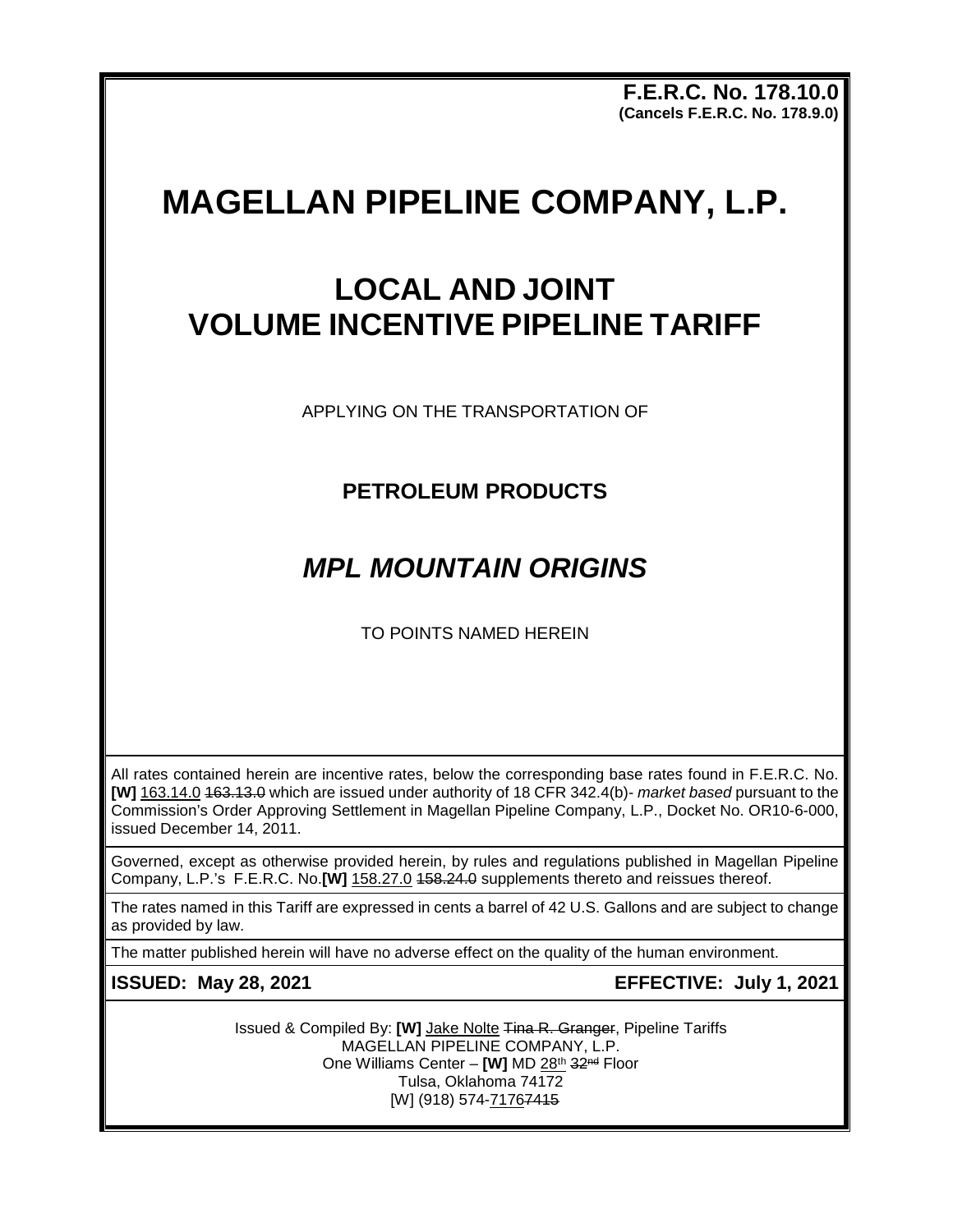### **PIPELINE INCENTIVE PROGRAM**

| <b>ITEM</b> | THREE YEAR VOLUME INCENTIVE PROGRAM                                                                                                                                                                                                                                                                                                                                                                                                                                                                                                                                                                                                                                                                                                                                                                                                                                                                                                                                                                                                                                                                                                                                                                                                                                                                                                                                                                                                    |                                           |            |                                                                                                                                                                                                                                                                                                            |                                             |  |
|-------------|----------------------------------------------------------------------------------------------------------------------------------------------------------------------------------------------------------------------------------------------------------------------------------------------------------------------------------------------------------------------------------------------------------------------------------------------------------------------------------------------------------------------------------------------------------------------------------------------------------------------------------------------------------------------------------------------------------------------------------------------------------------------------------------------------------------------------------------------------------------------------------------------------------------------------------------------------------------------------------------------------------------------------------------------------------------------------------------------------------------------------------------------------------------------------------------------------------------------------------------------------------------------------------------------------------------------------------------------------------------------------------------------------------------------------------------|-------------------------------------------|------------|------------------------------------------------------------------------------------------------------------------------------------------------------------------------------------------------------------------------------------------------------------------------------------------------------------|---------------------------------------------|--|
| NO.         |                                                                                                                                                                                                                                                                                                                                                                                                                                                                                                                                                                                                                                                                                                                                                                                                                                                                                                                                                                                                                                                                                                                                                                                                                                                                                                                                                                                                                                        | From: El Dorado, KS                       |            | To:                                                                                                                                                                                                                                                                                                        | Denver, CO                                  |  |
|             | Rates set forth in this Item apply to deliveries of Low Octane Gasoline Blendstock ("FLB"), from the<br>1.<br>Incentive Rate Origin defined as El Dorado, KS to the Single Incentive Destination defined as Denver, CO.<br>Any Shipper desiring to avail itself of the Incentive Rates, as set forth herein must satisfy all of the following<br>provisions.<br>Shippers must enter into a prior written commitment with Carrier.<br>$\bullet$<br>The Commitment Term shall be thirty-six (36) months, but not longer than the effectiveness of<br>$\bullet$<br>this Item or any successive issues, reissues and amendments thereto.<br>The Effective Date of this commitment will be on the date of acceptance by Carrier of an executed<br>$\bullet$<br>written commitment from the Shipper, no later than the first day of the first calendar month<br>following receipt by Carrier of the executed written commitment.<br>The Total Guaranteed Committed Volume under this Item is 3,285,000 barrels over the thirty-<br>$\bullet$<br>six month Commitment Term, which shall equate to a Minimum Annual Guaranteed Committed<br>Volume under this Item of 1,095,000 barrels per year over the Commitment Term.<br>In addition to the terms and conditions contained in this item, all applicable rules and regulations in MPL's<br>2.<br>F.E.R.C. NO. [W] 158.27.0 458.24.0, supplements thereto and reissues thereof, also apply. |                                           |            |                                                                                                                                                                                                                                                                                                            |                                             |  |
|             | 3.                                                                                                                                                                                                                                                                                                                                                                                                                                                                                                                                                                                                                                                                                                                                                                                                                                                                                                                                                                                                                                                                                                                                                                                                                                                                                                                                                                                                                                     | [W] Tiered Tierred Volume Incentive Rates |            |                                                                                                                                                                                                                                                                                                            |                                             |  |
|             |                                                                                                                                                                                                                                                                                                                                                                                                                                                                                                                                                                                                                                                                                                                                                                                                                                                                                                                                                                                                                                                                                                                                                                                                                                                                                                                                                                                                                                        | <b>FROM</b>                               | <b>TO</b>  | Annual<br><b>Tier</b><br><b>Threshold</b>                                                                                                                                                                                                                                                                  | <b>Incentive Rate</b><br>(cents per barrel) |  |
|             |                                                                                                                                                                                                                                                                                                                                                                                                                                                                                                                                                                                                                                                                                                                                                                                                                                                                                                                                                                                                                                                                                                                                                                                                                                                                                                                                                                                                                                        | El Dorado, KS                             | Denver, CO | 0-1,095,000 bbls                                                                                                                                                                                                                                                                                           | [I] 166.81                                  |  |
|             |                                                                                                                                                                                                                                                                                                                                                                                                                                                                                                                                                                                                                                                                                                                                                                                                                                                                                                                                                                                                                                                                                                                                                                                                                                                                                                                                                                                                                                        |                                           |            | 1,095,000 bbls - 1,825,000 bbls                                                                                                                                                                                                                                                                            | [I] 148.27                                  |  |
| 100         |                                                                                                                                                                                                                                                                                                                                                                                                                                                                                                                                                                                                                                                                                                                                                                                                                                                                                                                                                                                                                                                                                                                                                                                                                                                                                                                                                                                                                                        |                                           |            | >1,825,000 bbls                                                                                                                                                                                                                                                                                            | [I] 185.36 (a)                              |  |
|             |                                                                                                                                                                                                                                                                                                                                                                                                                                                                                                                                                                                                                                                                                                                                                                                                                                                                                                                                                                                                                                                                                                                                                                                                                                                                                                                                                                                                                                        | (a) Base rate                             |            | No storage facilities provided by Carrier at destination, for product of Low Octane Gasoline Blendstock                                                                                                                                                                                                    |                                             |  |
|             | Volumes delivered at the Single Incentive Destination for the Shipper, including any volumes obtained by<br>4.<br>title transfer from another Shipper, will apply toward the Minimum Annual Committed Volume. Title<br>transfer of eligible barrels from another Shipper or Shippers to a Participating Shipper must occur prior to<br>time of delivery at the Incentive Destination. The Incentive Rate contained herein will only apply to<br>volumes transported by Shipper, in its name, from the applicable origin, and delivered at the Incentive<br>Destination from Shipper's inventory during the Commitment Term (i.e., the original shipment date must<br>be within the Commitment Term) from the defined Incentive Rate Origins.                                                                                                                                                                                                                                                                                                                                                                                                                                                                                                                                                                                                                                                                                           |                                           |            |                                                                                                                                                                                                                                                                                                            |                                             |  |
|             | 5.<br>Carrier will invoice the Shipper at the rates set out in the Local and Joint Base Rate tariff under Item 100<br>of MPL's F.E.R.C. No. [W] 163.14.0 463.13.9 and any reissues thereto of these tariff publications. After<br>the end of each month, Carrier will calculate the difference between the rate invoiced and the Incentive<br>Rate for volumes delivered during the previous month at the Incentive Destination from the eligible<br>Incentive Rate Origin, and will issue a payment of the difference to Shipper.                                                                                                                                                                                                                                                                                                                                                                                                                                                                                                                                                                                                                                                                                                                                                                                                                                                                                                     |                                           |            |                                                                                                                                                                                                                                                                                                            |                                             |  |
|             | Annually, on the anniversary of the commitment Effective Date, if the Shipper did not meet the Minimum<br>6.<br>Annual Guaranteed Committed Volume, Shipper will pay the difference between Annual Guaranteed<br>Committed Volume and the actual volume delivered during the Contract Year multiplied by the Tier 1<br>Incentive Rate. No volumes shall be carried forward to meet the Minimum Annual Guaranteed Committed<br>Volume in subsequent Contract Years.                                                                                                                                                                                                                                                                                                                                                                                                                                                                                                                                                                                                                                                                                                                                                                                                                                                                                                                                                                     |                                           |            |                                                                                                                                                                                                                                                                                                            |                                             |  |
|             | 7.                                                                                                                                                                                                                                                                                                                                                                                                                                                                                                                                                                                                                                                                                                                                                                                                                                                                                                                                                                                                                                                                                                                                                                                                                                                                                                                                                                                                                                     |                                           |            | Carrier may increase the Incentive Rates set out in paragraph 3 at any time by the same percentage<br>increase as the corresponding base rate is increased. If Carrier elects not to take an allowed increase in<br>a given year, Carrier may take the cumulative allowed increase in any subsequent year. |                                             |  |
|             | 8.                                                                                                                                                                                                                                                                                                                                                                                                                                                                                                                                                                                                                                                                                                                                                                                                                                                                                                                                                                                                                                                                                                                                                                                                                                                                                                                                                                                                                                     |                                           |            | If a Shipper fails to meet the applicable Minimum Annual Guaranteed Committed Volume and that failure<br>is the direct result of the Carrier's inability to provide timely service, the applicable Minimum Annual<br>MPL - F.E.R.C. No. 178.10.0 - page 2 of 3                                             |                                             |  |